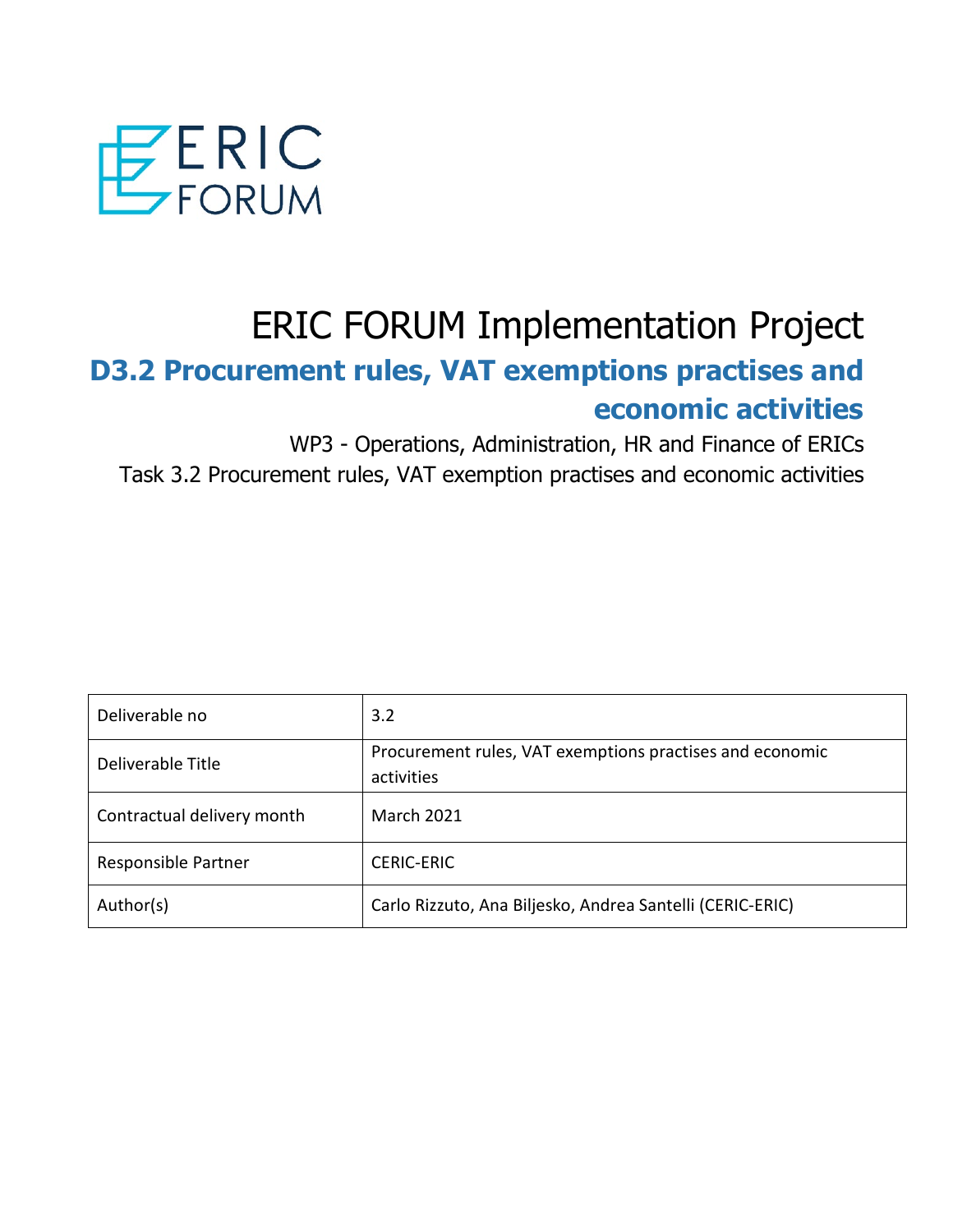## **Copyright notice**



This work by Parties of the ERIC Forum Implementation project Consortium is license under a Creative Commons Attribution 4.0 International License[\(http://creativecommons.org/licenses/by/4.0/\)](http://creativecommons.org/licenses/by/4.0/).

## **Document log**

| <b>Issue</b> | Date (yyyy-mm-dd) Comment | Author/partner |
|--------------|---------------------------|----------------|
|              |                           |                |
|              |                           |                |
|              |                           |                |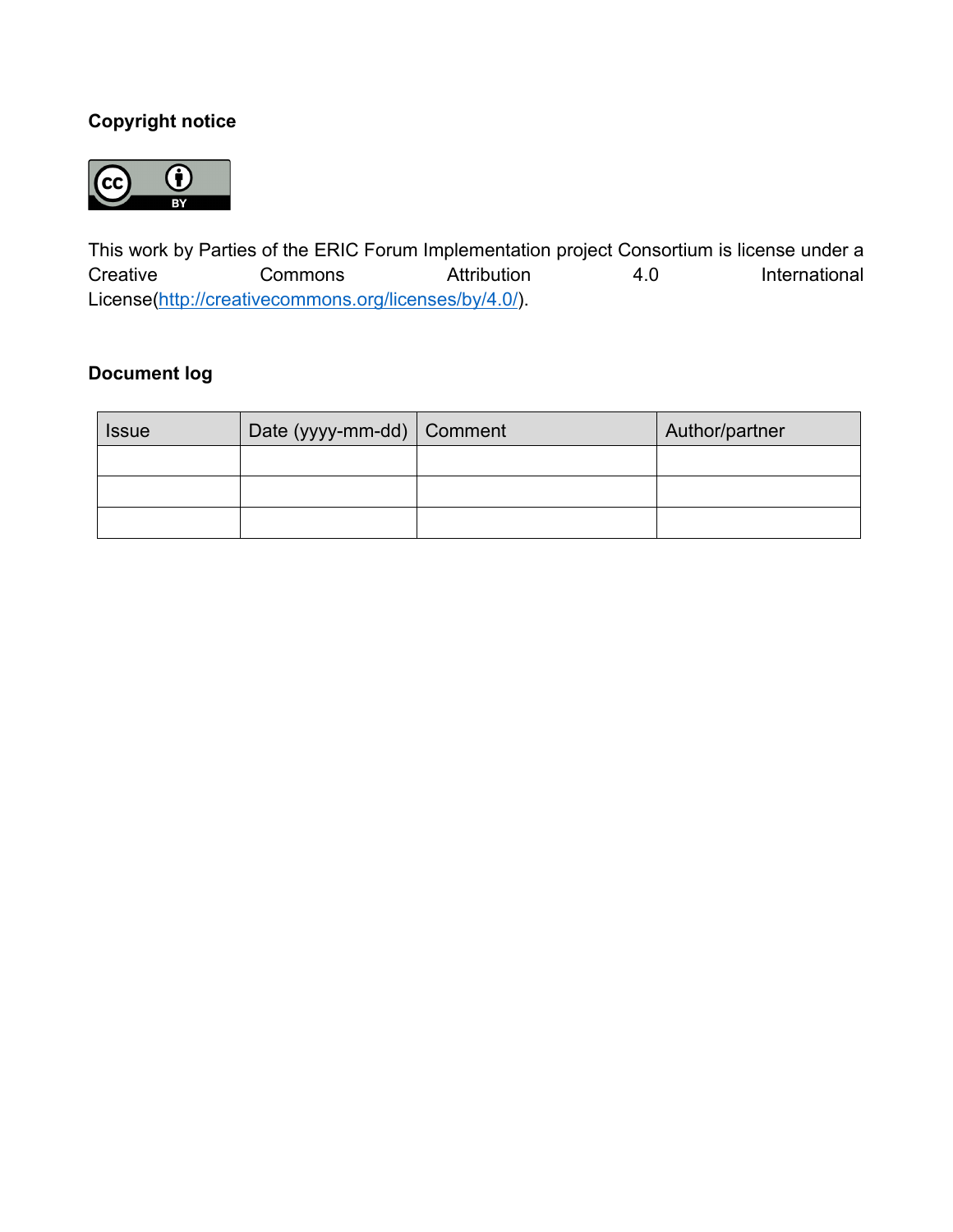## **Contents**

| $2^{\circ}$ |     |  |
|-------------|-----|--|
|             | 2.1 |  |
|             | 2.2 |  |
|             | 2.3 |  |
|             | 2.4 |  |
|             | 2.5 |  |
| 3           |     |  |
|             |     |  |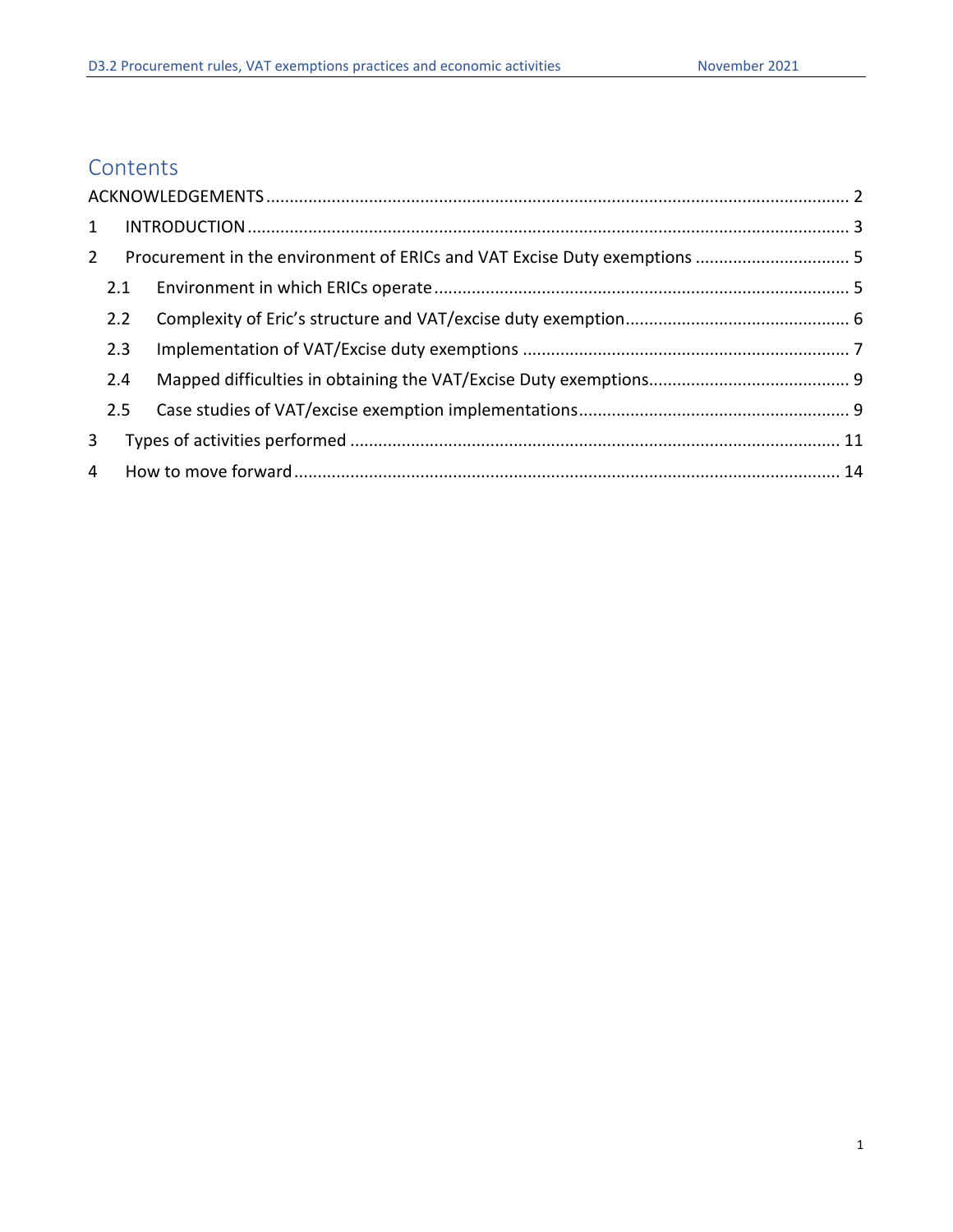## ACKNOWLEDGEMENTS

The present study was carried out by CERIC-ERIC with the support of all the other ERICs involved in the project. The study aims to provide a better understanding how the ERICs have implemented or plan to implement the VAT exemption benefits both in the case of exemption on direct procurement as well as in the case of indirect (in-kind) procurement.

This study has been conducted within the ERIC Forum project (WP 3) and aims at surveying the state of implementation of the Tax exemptions (in particular VAT) provided by the ERIC Regulation for the ERICs, and in particular referring to the in-kind contributions.

The activities performed this WP take into consideration:

- two questionnaires on procurement which included some questions relevant for the tax exemptions or directly on VAT exemption.

- the main outcomes of D.3.1 Guidance document developed within this Project on GAAP for ERICs, and in particular to the content of Paragraph related to – VAT AND EXCISE DUTY: THE LEGAL FRAMEWORK.

- the main outcomes developed within the H2020 Project ACCELERATE, in particular with reference to the Deliverable 1.8 – In kind contribution methodology and Deliverable 1.6 VAT and excise exemption.

The questionnaires have been detailed having in mind the large diversity of cases and implementations already clearly emerging from the procurements issue, highlighting the diversities, the difficulties, but also possible suggestions for best practice approaches.

CERIC-ERIC also wishes to acknowledge the access to ERICs' background information provided by Anne-Charlotte Fauvel (EATRIS),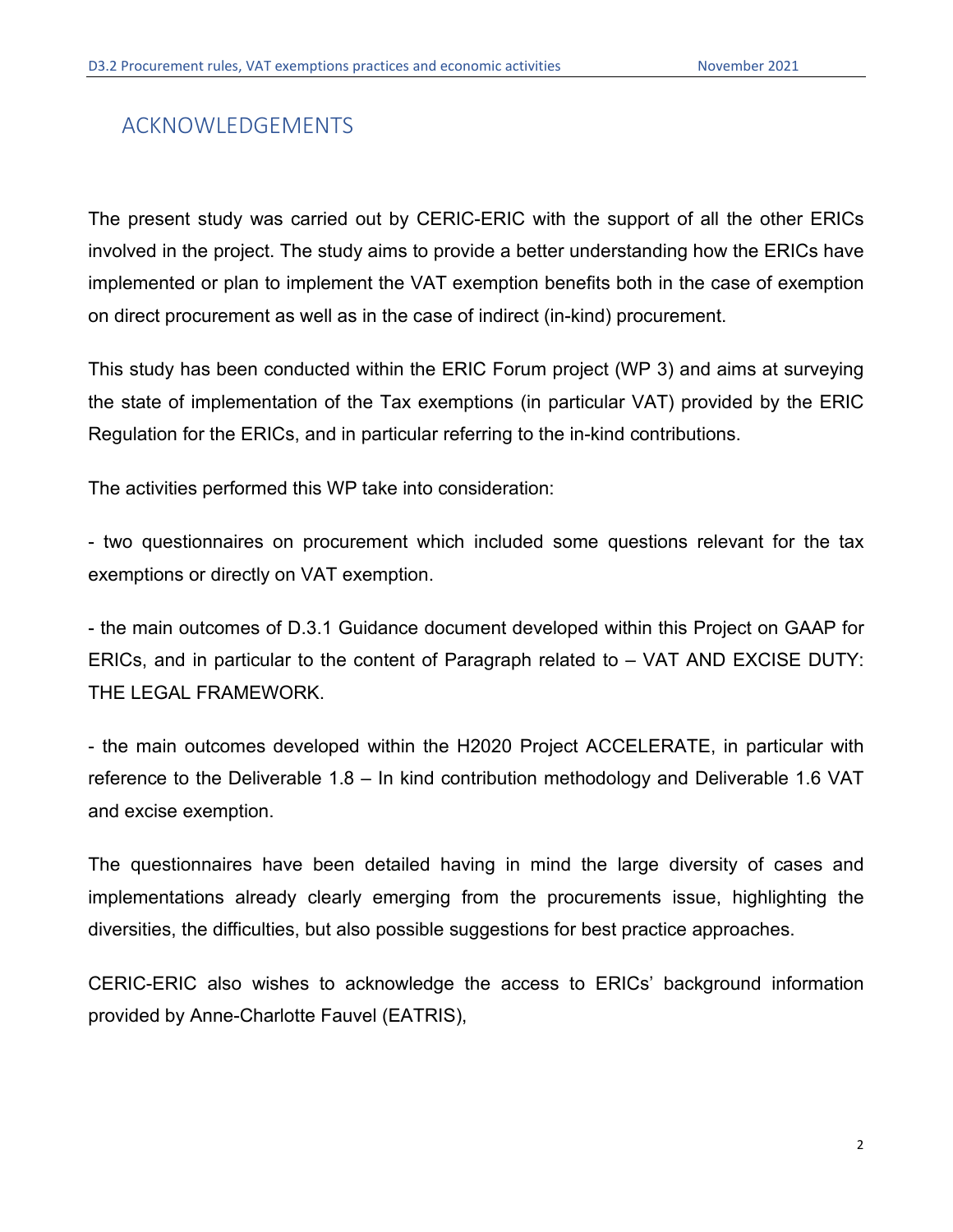A special thanks to all the financial and administrative services of the respondents ERICs and to Carlo Rizzuto Chair of CERIC ERIC General Assembly for his technical guidance in writing this document.

## 1 INTRODUCTION

The present document – D 3.2 Report and recommendations on VAT exemption in the ERIC legislation has been elaborated in line with the project description of Task 3.2. focused on the implementation of the VAT legislation and its consequences in terms of ERICs operation. In the project context an online survey about administrative and operational issues has been conducted in the period from November 2019 to January 2020 and analysed by March 2020. The ERICs survey results and participation demonstrated a high level of interest and engagement with the issues, attracting about 17 responses representing experience of most of the ERICs involved in the project. Through the survey extensive information were collected with the aim to map current issues and best practices when it comes to administrative procedures and processes among which are the procurement and VAT issues.

As for other similar initiatives, the number and the quality of the responses were very useful to finalize this document.

The relevance of the opportunities arising from the possibility to apply also to in kind contributions provided by the Members of an ERIC the VAT/excise exemptions granted by law to the ERICs recognized as international bodies or organizations at European level and to their member are raised in two reports from the Commission to the European Parliament and the Council on the Application of Council Regulation (EC) No 723/2009 dated 14.07.2014 and 06.07.20[1](#page-4-0)8<sup>1</sup> within dedicated chapter titled "pending issues and next steps".

<span id="page-4-0"></span><sup>&</sup>lt;sup>1</sup> <https://eur-lex.europa.eu/legal-content/EN/TXT/PDF/?uri=CELEX:52018DC0523&from=en>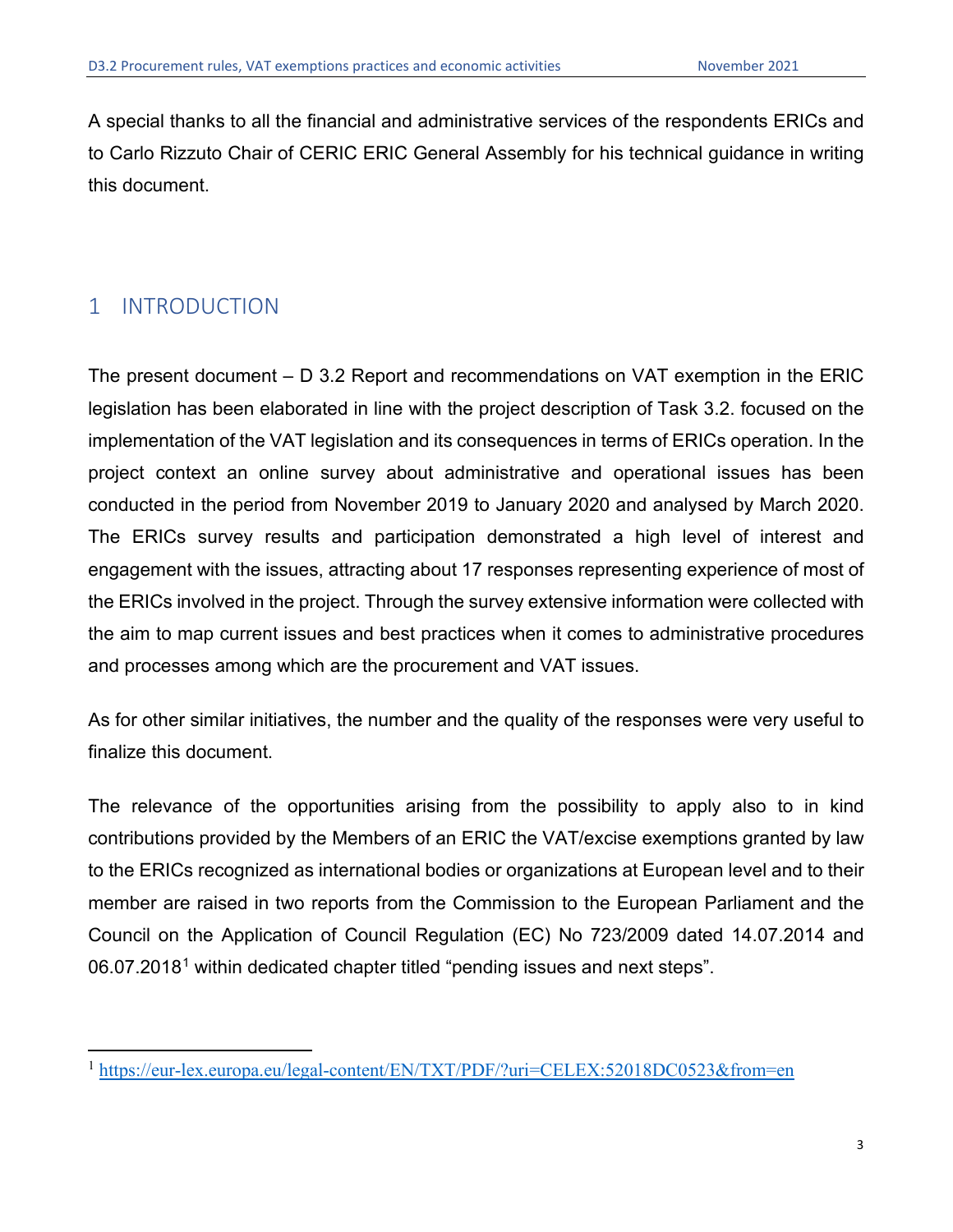Considering that "any Member State, associated country or third country may be represented by one or more public entities, including regions or private entities with a public service mission (hereinafter Representing Entities), as regards the exercise of specified rights and the discharge of specified obligations as a member of the ERIC", the VAT exemption issues are most often linked to the management of the In Kind Contributions (IKC) provided by these organizations to the ERIC on behalf of the ERIC members. $^2$  $^2$  Starting from the fact that the ERIC regulation does not contain specific and explicit rules in favour of the representing entities with reference to the right to apply the Tax exemption on behalf of their appointing Members, the definition of clear rules is crucial in order to fully implement the benefits arising from these facilitations, with a positive impact on thedegree of integration between ERICs and the entities representing the members, as well as to their scientific and technical planning capacity. The ERIC regulation rather only refers that the Member may be represented as regards the exercise of specified rights and the discharge of specified obligations as a member of the ERIC (Article 9, paragraph 4 – ERIC regulation).

The absence of specific law provisions in this sense, led the TAX Services of the European Commission to provide a (restrictive, not unanimously and not binding according the EU'S highest Court) opinion[3](#page-5-1), indicating that the exemption to the representing entities can be admitted only when they act "in the name and on behalf of the ERIC".

The present document is focused on detailing the following aspects:

- a) general information **about procurement and VAT/Excise duty exemption within the ERICs** and structure of the ERICs (single site / distributed);
- b) type of activity performed (institutional/commercial);
- c) support provided by the Members (in kind/ financial contributions);
- d) case studies of VAT/excise exemption implementations

<span id="page-5-0"></span><sup>2</sup> COUNCIL REGULATION (EC) No 723/2009 of 25 June 2009 on the Community legal framework for a European Research Infrastructure Consortium (ERIC) – Article 9 subparagraph 4 – Requirements for membership

<span id="page-5-1"></span><sup>3</sup> VALUE ADDED TAX COMMITTEE - Working paper No 946 - https://circabc.europa.eu/sd/a/5df38976- 458f-44b0-829b-a3548e25c206/946%20-%20COM%20Question%20on%20ERIC%20-%20follow-up.pdf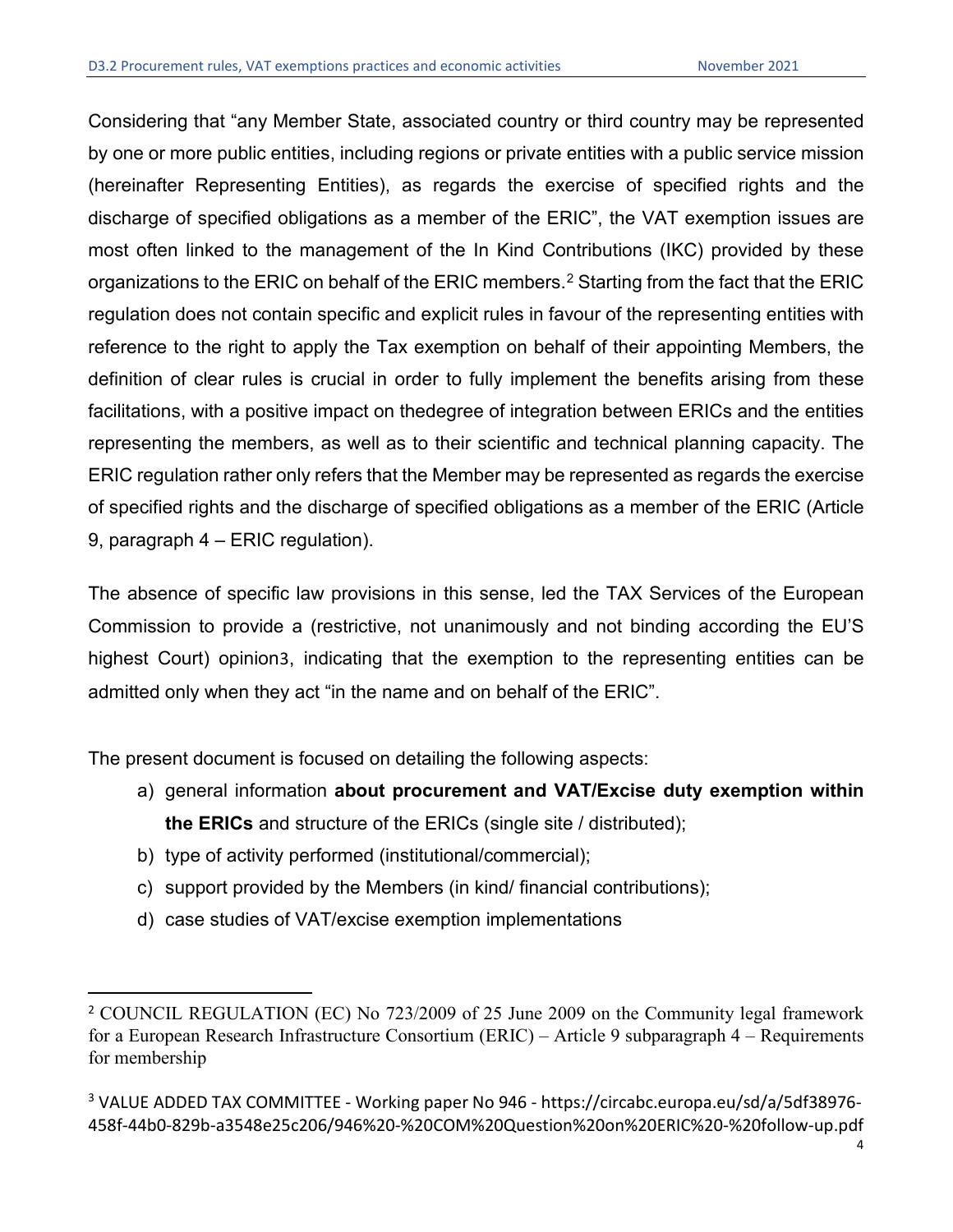## 2 Procurement in the environment of ERICs and VAT Excise Duty exemptions

#### 2.1 Environment in which ERICs operate

Being an ERIC brings many benefits and allows a flexible organisation but the way to enjoy those benefits is often not very clear or easy. Some benefits come from the fact that ERICs are classified as *international body* in the sense of Articles 143 (1)(g) and 151 (1) (b) of the VAT Directive2006/112/EC and as *international organization* in the sense of Dir N.2008/118/EC Article 12(1) (b), related to excise duties. According to those Directives ERICs are VAT and Excise Duty exempted under certain conditions.

#### **VAT Directive 2006/112/EC Exemptions relating to certain Transactions treated as exports**

#### **Article 143**

Member States shall exempt the following transactions:

……….

(g) the importation of goods by international bodies recognized as such by the public authorities of the host Member State, or by members of such bodies, within the limits and under the conditions laid down by the international conventions establishing the bodies or by headquarters agreements;

#### **VAT Directive 2008/118/EC concerning the general arrangements for excise duty and repealing Directive 92/12/EEC**

#### **Article 151**

1. Member States shall exempt the following transactions:

#### ………

(b) the supply of goods or services to international bodies recognized as such by the public authorities of the host Member State, and to members of such bodies, within the **limits** and under the **conditions** laid down by the international conventions establishing the bodies or by headquarters agreements;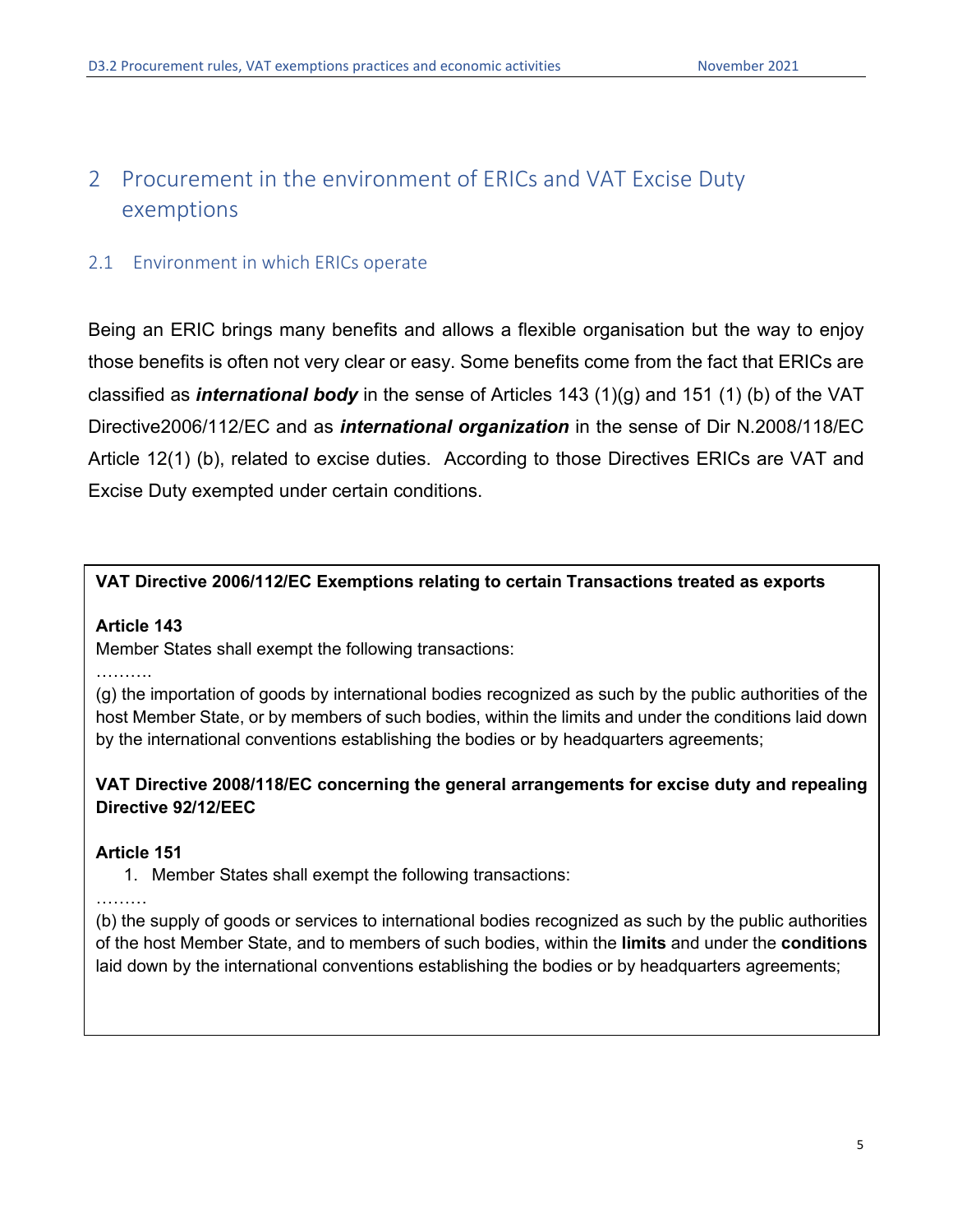ERICs can also be exempted from applying the directive on public procurement<sup>4</sup>, provided they adopt their own procurement policy respecting the principles of transparency, nondiscrimination and competition.

Although established in 2012, the ERICs are still considered as a new type of entities on national level as well as in the eyes of local authorities.

The Survey shows that only 35% of the ERICs participating in the survey are fully recognised as international organisation in their hosting countries, 30% are partially recognised in their hosting countries while for 35% are recognised as something different, depending on the national laws. Considering that 40% of the ERICs in the survey have recurrent and 45% sporadic procurement activities we can see that these activities are of a great relevance for the ERICs.

Although the ERIC regulation is recognised by every Member State, this diversity makes it hard for the ERICs to operate in a standardised way and to learn from each other.

#### 2.2 Complexity of Eric's structure and VAT/excise duty exemption

According to the ERICs Practical guidelines <sup>[5](#page-7-1)</sup> the legal framework for European Research Infrastructure Consortium can be adopted for establishing new research infrastructures as well as for operating existing research infrastructures which consider it useful to change their legal structure to become an ERIC. Research infrastructures may be single-sited or distributed. ERICs as well can be structured as a single sited institution, however most of the ERICs are distributed and have hubs and nodes $6$  in different EU or also in extra EU countries.

<span id="page-7-0"></span><sup>&</sup>lt;sup>4</sup> Point (c) of Article 15 of Directive 2004/18/EC, repealed by Directive 2014/24/EU of 26 February 2014 with effect from 18 April 2016. International organisations such as ERICs are now mentioned in Article 9(2) of Directive 2014/24/EU of 26 February 2014 on public procurement and repealing Directive 2004/18/EC, OJ L 94, 28.3.2014, p. 65.

<span id="page-7-1"></span><sup>5</sup>https://op.europa.eu/en/publication-detail/-/publication/c6647f05-874e-4cdd-af70-22ade4759930/language-en

<span id="page-7-2"></span> $6$  With the term "nodes" we mean facilities that are not under the direct control of the ERICs, but could still be completely accounted for within the ERIC remit.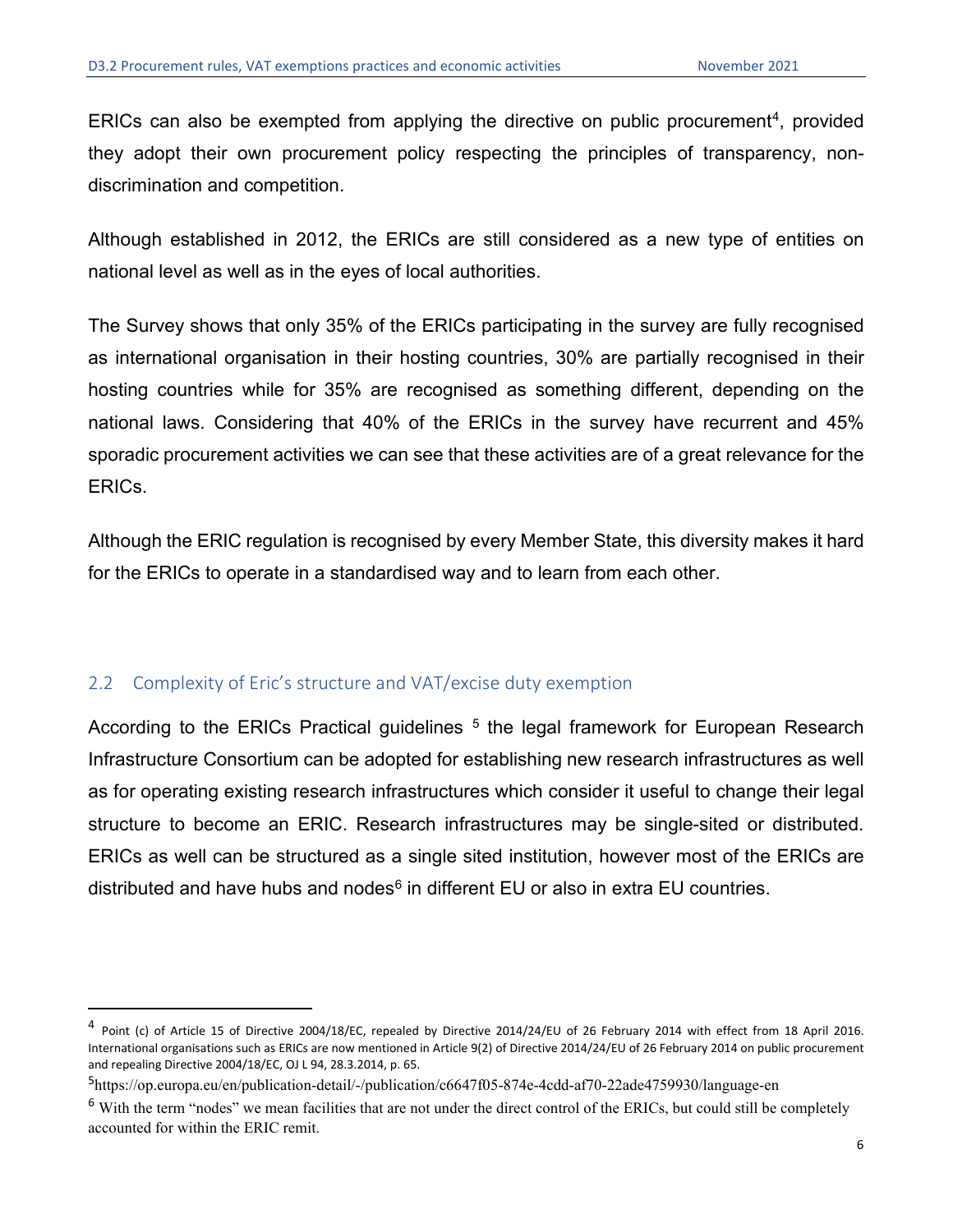The survey shows that only 8% of the ERICs describe themselves as single sited ERIC. This means that all the others are distributed with facilities owned by them or in most cases contributed by the ERIC Members in-kind to the ERICs operation. All the distributed ERICs participating in the survey are ERICs composed by one or more national nodes in each Member of the ERIC. 83% of the respondent ERICs are characterized by the fact that the statutory seat is established as a separate entity, with own staff and procurement capability. In 50% of the cases, the statutory seat is hosted in an Entity that has been nominated as such by the host member Country.

The overall complexity in theory suggests that the procurement of goods and services for the purpose of ERICs can be done in different ways; a useful distinction can be made, in general, between *direct and indirect purchases*.

Direct purchases are the ones made by the ERIC or the Member while the indirect purchase are made by a specific delegated entity (not to be confused with the Representing Entity) in the name and on behalf of the ERIC or the Member.

The goods and services can be delivered in the same country where the ERIC is located or in a different EU or extra EU country.

The survey shows that only 1 out of 17 participating ERICs has implemented the *indirect procurement* done by a Member through an Entity. 5 ERICs answer that the purchase is made, except by the seat, by the other entities as well. 6 ERICs declared that the purchase is done at ERIC level for the benefit of the member institutions.

Being structurally different leads to different ways of implementing the procurement.

#### 2.3 Implementation of VAT/Excise duty exemptions

In general, for all the organizations whose scopes are not linked to the execution of economic activities, the VAT has to be considered as a major cost and therefore there is a general interest to be able to implement the benefits.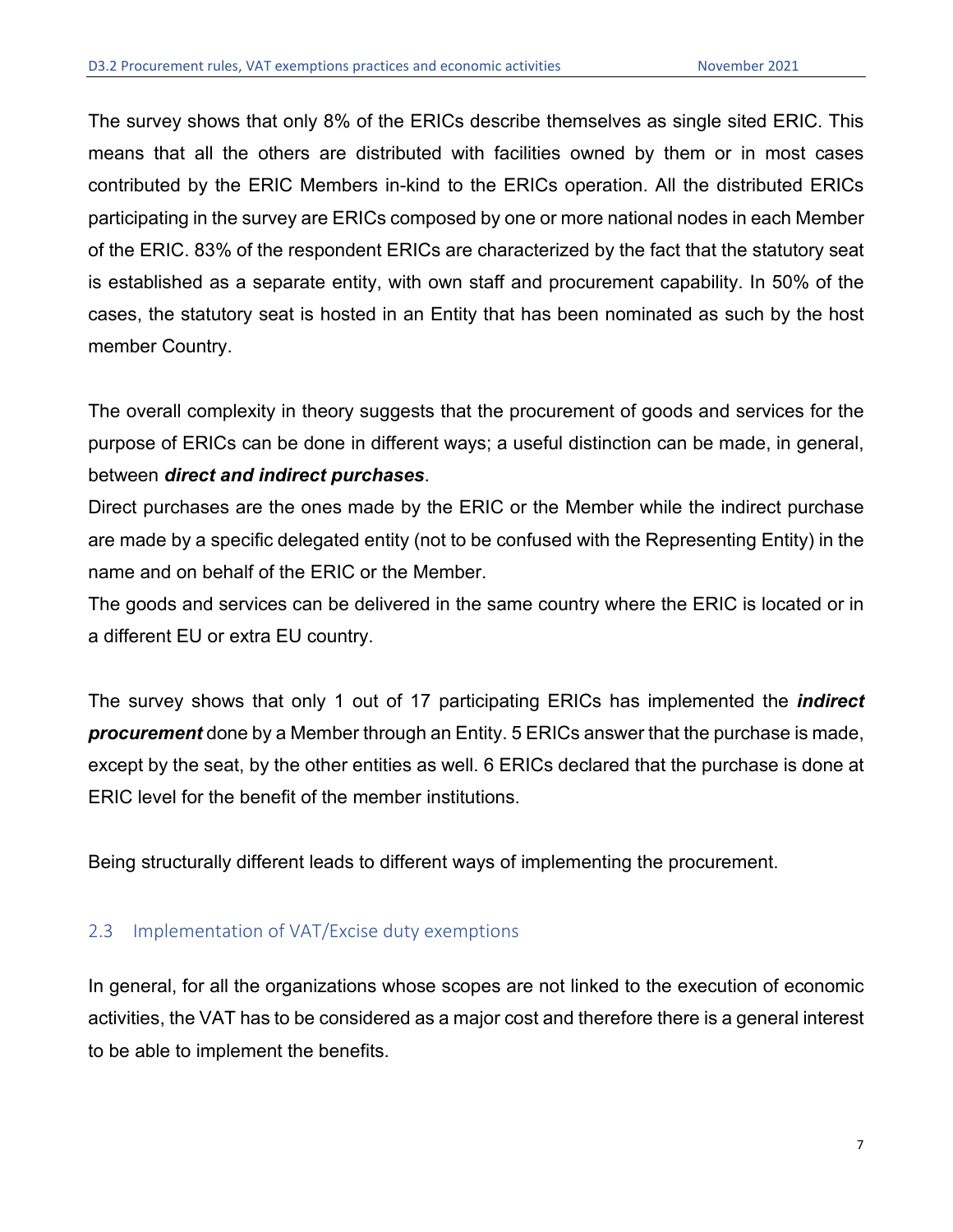The implementation of these benefits has to be taken with a systematic approach, both for the ERICs and for their Members (and hopefully for the representing entities eventually appointed), also for this reason.

When it comes to VAT/Excise duty exemption they represent a priority for 100% of the ERICs involved in this survey. In limited cases this is the result of a long dialogue between the "national nodes of the ERICs" and the local tax authorities, while in most cases the VAT implementation has been applied without any operational difficulties.

The survey shows that in 77% of the cases the benefits are implemented limited to the VAT exemptions and not to excise duty. This high percentage depends mainly on the following aspects:

- the fact that most respondents apply the exemption only for the central office (not energy/excise intensive) of the respondents ERICs.
- the lack of clear rules to benefit from the excise exemption from the Representing Entities (organizations energy/excise intensive) on behalf of the appointing ERIC Members,

Only in 15% of the cases, these benefits have been applied also to the excise, depending on the structure/activities carried out by the respondents ERICs. This topic is very important for energy intensive research infrastructures and those Countries where excise duties are large.

In a specific case, the benefits arising from the status of "international organization" granted to the ERICs, take the form of other tax breaks agreed by the host Member and the other Members of the ERIC (VAT and turnover tax on imports).

The Survey shows that most of the ERICs (66%) have finalized purchases on national level (with national suppliers), 77% on EU level and 33% on international level (outside of EU). It is clear that purchases have a significant role on the operation of most of the ERICs and having the VAT and Excise duty exemption can bring great savings. The importance of these exemptions is seen even from the fact that 88% of ERICs have enjoyed the exemptions on national level, 50% of the on the EU level and 22% on international level.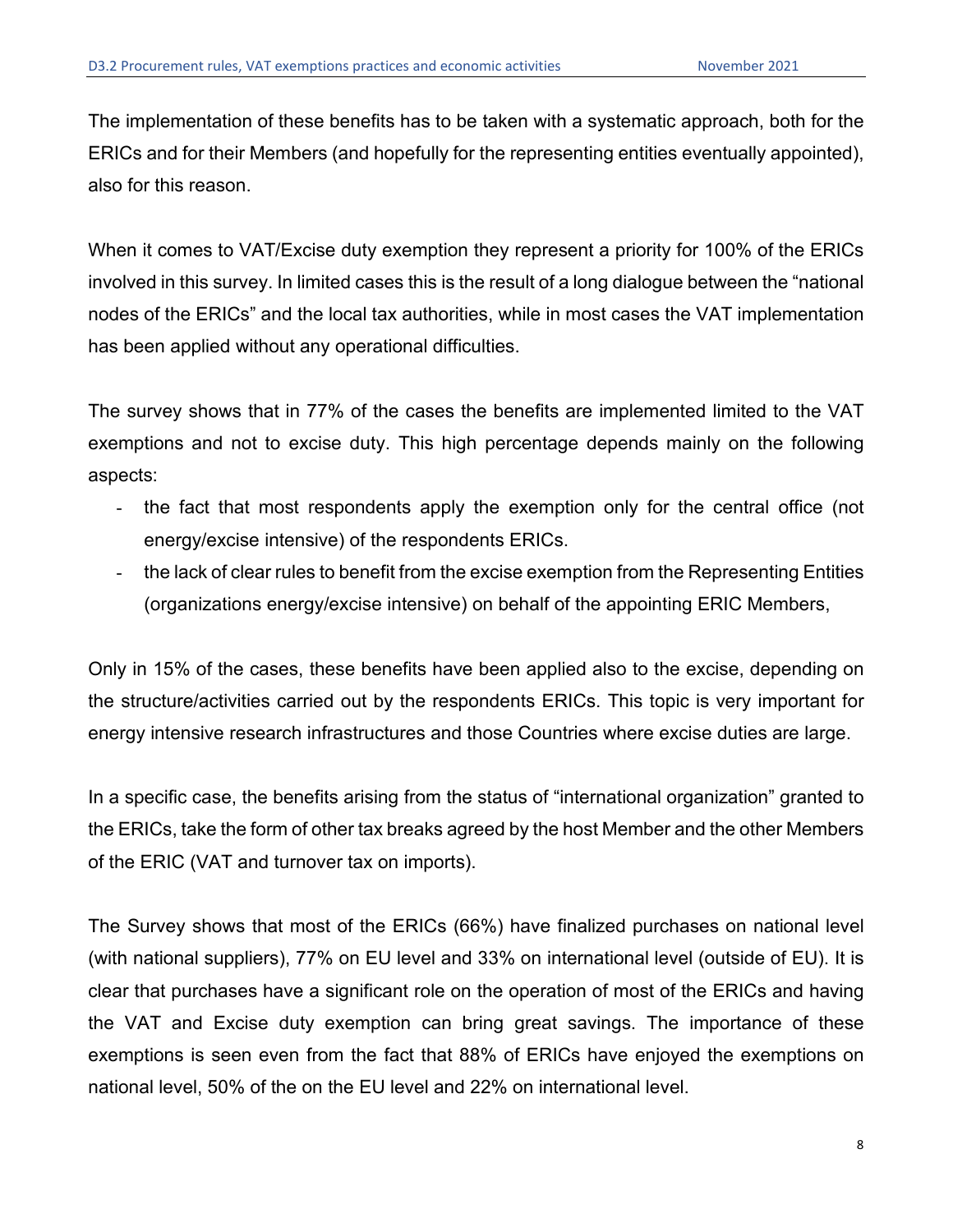#### 2.4 Mapped difficulties in obtaining the VAT/Excise Duty exemptions

Considering the different kinds of recognition of the ERICs in the host counties as well as different legislation and procedures this causes different obstacles when it comes to dealing with the benefits as VAT/Excise duty exemptions.

The survey shows that the main difficulties when it comes to the exemptions are: too long and complicated procedure, long waiting time to get the reimbursement of the VAT paid, difficulties with suppliers or even approvals needed in advance which delays procurement process. Some ERICs haven't challenge yet the whole process.

Shifting our focus to the approach adopted by the ERIC Members to make use of the advantages arising from these benefits, we notice that these exemptions have been applied by the ERICs Members in 46% of the cases.

In these cases, the exemptions are applied by the ERICs in 33% of the cases, while in the remaining percentage the exemptions are applied through their delegated entities (67%).

#### 2.5 Case studies of VAT/excise exemption implementations

The implementation of the VAT exemption in most cases has been achieved without difficulties but limited to the use in the Statutory seat. This means that the benefit can be easily granted for the current expenses related to the coordination activities of the distributed ERICs instead of being extended to the upgrade of the existing facilities in distributed nodes owned by other entities. The reason for this is that the VAT benefits are linked to the concept of "exclusive use" of the resources acquired. In case of distributed ERICs, the "network of resources"[7](#page-10-0) is composed by facilities which are often not fully committed to ERICs scopes.

<span id="page-10-0"></span><sup>7</sup> Article 2 of the Council Regulation (EC) No 723/2009 of 25 June 2009 on the Community legal framework for a European Research Infrastructure Consortium (ERIC) (OJ L 206, 8.8.2009, p. 1) amended by Council Regulation (EU) No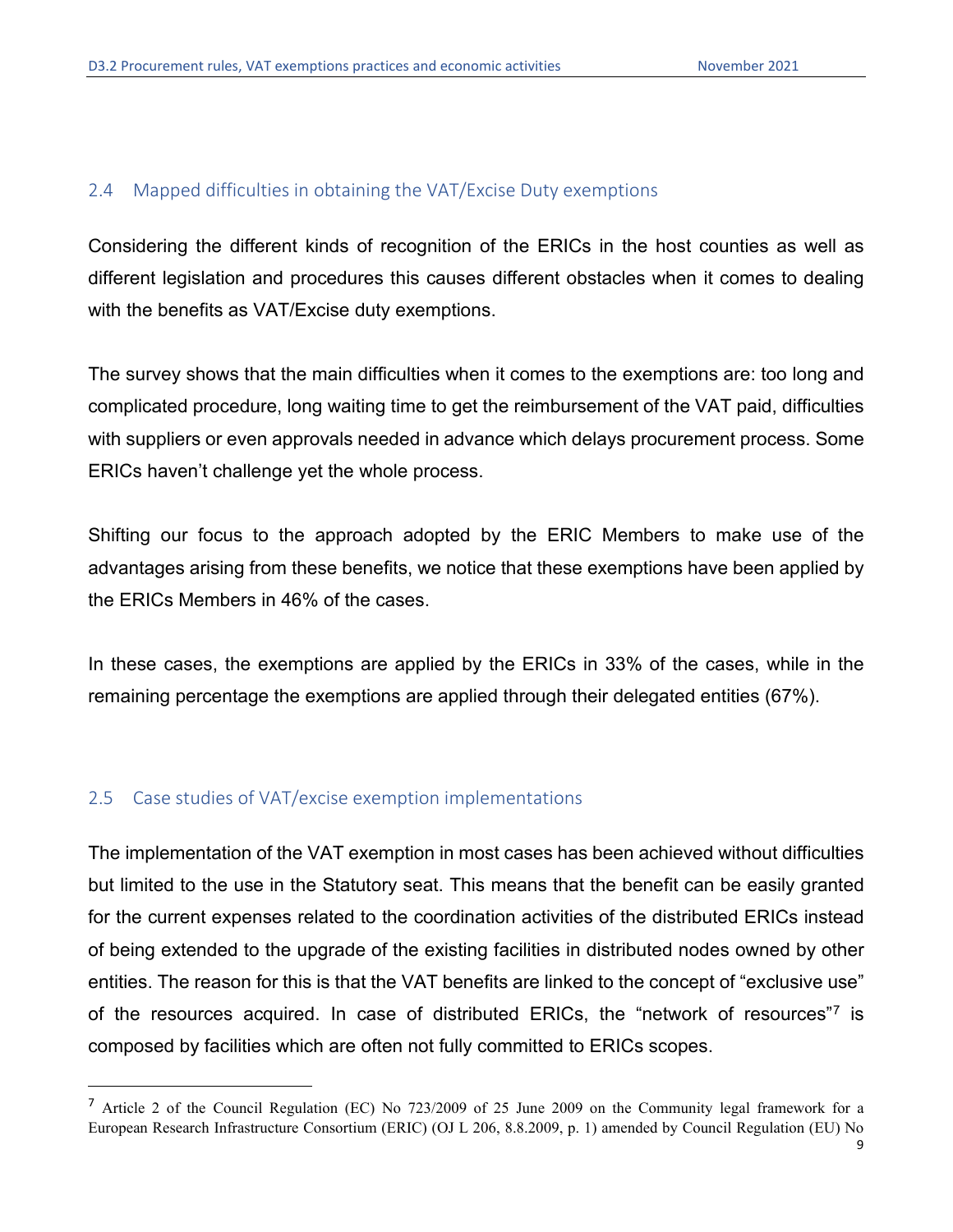A different and easier context can be represented for ERICs, in which the In-Kind Contributions provided by the Members (through their Representing Entities) are intended to build (or to strengthen) a research facility owned by the ERIC. The contributions to the construction of an infrastructure (as e.g. the case of ESS) based on transferring goods and services from a number of contributing Countries to the Host Country, according to a "cost book and fitting to a pre-defined design, allow to demonstrate the "exclusive use" as necessary to grant the exemption for purchases of goods and services for the ERIC.<sup>[8](#page-11-0)</sup>

The Survey also shows some differences referred to the limits provided by the Statutes for the application of the VAT/duties exemption (e.g. minimum purchase value) as well as to the implementing rules of these benefits (direct exemption or request of reimbursement from the local tax authorities on a periodic basis).

The bureaucratic procedures linked to these benefits take time and effort, especially considering the cases in which the purchases of the ERICs are made within the EU but in a different country than to the one in which the ERIC is established.

In these cases, the national fiscal authorities shall approve in advance the benefits application. Considering the complexity of the procedure, in case of invoices with relatively small amounts of VAT, the ERICs prefer to pay the VAT instead of requiring the authorization through the 15.10 form.

It is very important to define alternative procedures in order to grant to ERICs the possibility to benefit from the VAT exemption involving in the authorization process, for example, the Ministries of Research of the Member countries as well as the supervisory bodies of the ERIC.

In 23% of the cases the VAT exemptions are also linked to purchases made outside the EU. In these cases, the ERICs should provide to the customs authorities the documentation confirming the "exclusive use of the purchase made.

<sup>1261/2013</sup> of 2 December 2013 amending Regulation (EC) No 723/2009 concerning the Community legal framework for a European Research Infrastructures Consortium (ERIC) (OJ L 326, 6.12.2013, p. 1)

<span id="page-11-0"></span><sup>8</sup> Council Directive 2006/112/EC of 28 November 2006 on the common system of value added tax, OJ L 347, 11.12.2006, p. 1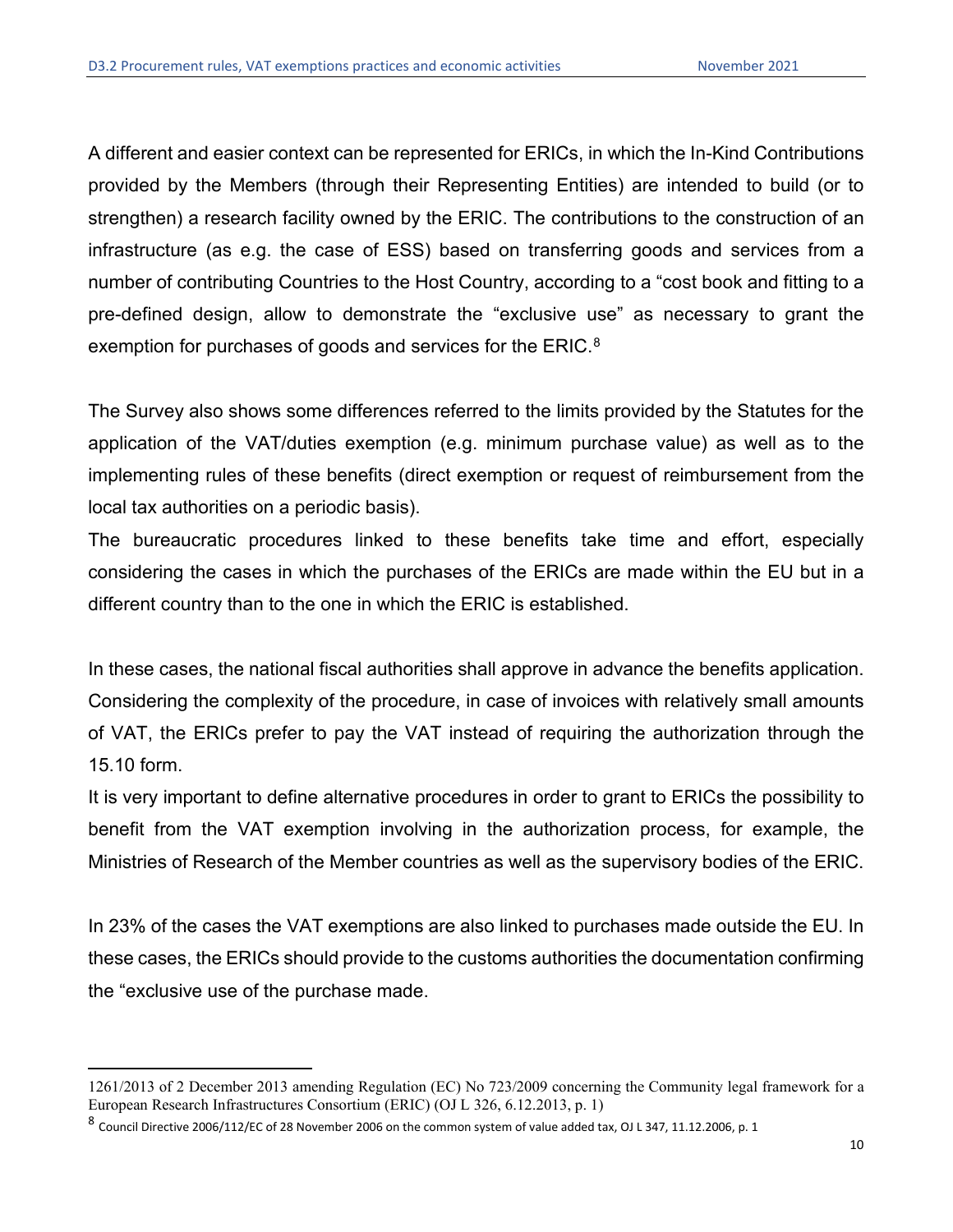The application of these benefits on imports in some cases is the result of interactions between the ERICs, the import-export companies contracted and the customs authorities.

In 80% of the cases, the VAT exemptions are linked to direct purchase by the ERIC exclusively for use in the Statutory seat and procurement are made within the host country. Only in 20% of the cases the exemptions are applied also for delivery and use in different countries for research purposes.

Starting from the fact that the benefits granted to ERICs in terms of VAT/Excise duty exemptions are subject to fulfil subjective /objective requirements  $9$ , it is necessary to consider that the implementation of the VAT and excise exemption rules is strictly linked to the *concept of integration* of the Members (through their Representing Entities), and more in general of the scientific and technical resources. For this reason, this "restrictive" interpretation should be overcome.

As the Members are unable to themselves deliver directly the in-kind contributions to the ERICs, this task of performing the delivery has to be necessarily carried out by the delegated entities. The terms and scope for each In-Kind Contribution should be set out in a series of contracts (Agreements) entered between the ERIC and the relevant delegated entity, in order to fulfil the legal requirements above mentioned.

These Agreements should define, with reference to a specific time frame, the set of resources (fully) committed to the ERICs as well as the rights and the obligations of the parties.

## 3 Types of activities performed

<span id="page-12-0"></span><sup>&</sup>lt;sup>9</sup> The subjective requirement is related to the eligible individuals/bodies that can benefit from the exemption. In the concrete case, the purchase is made by the ERIC or a Member.

The objective requirement is related to the fact that the acquisition of goods and services by the eligible individuals/bodies could benefit from the VAT /excise exemption when acquisitions are made for certain activities of these individuals/bodies. In the concrete case, the provision has to be intended for the sole/institutional use of the ERIC.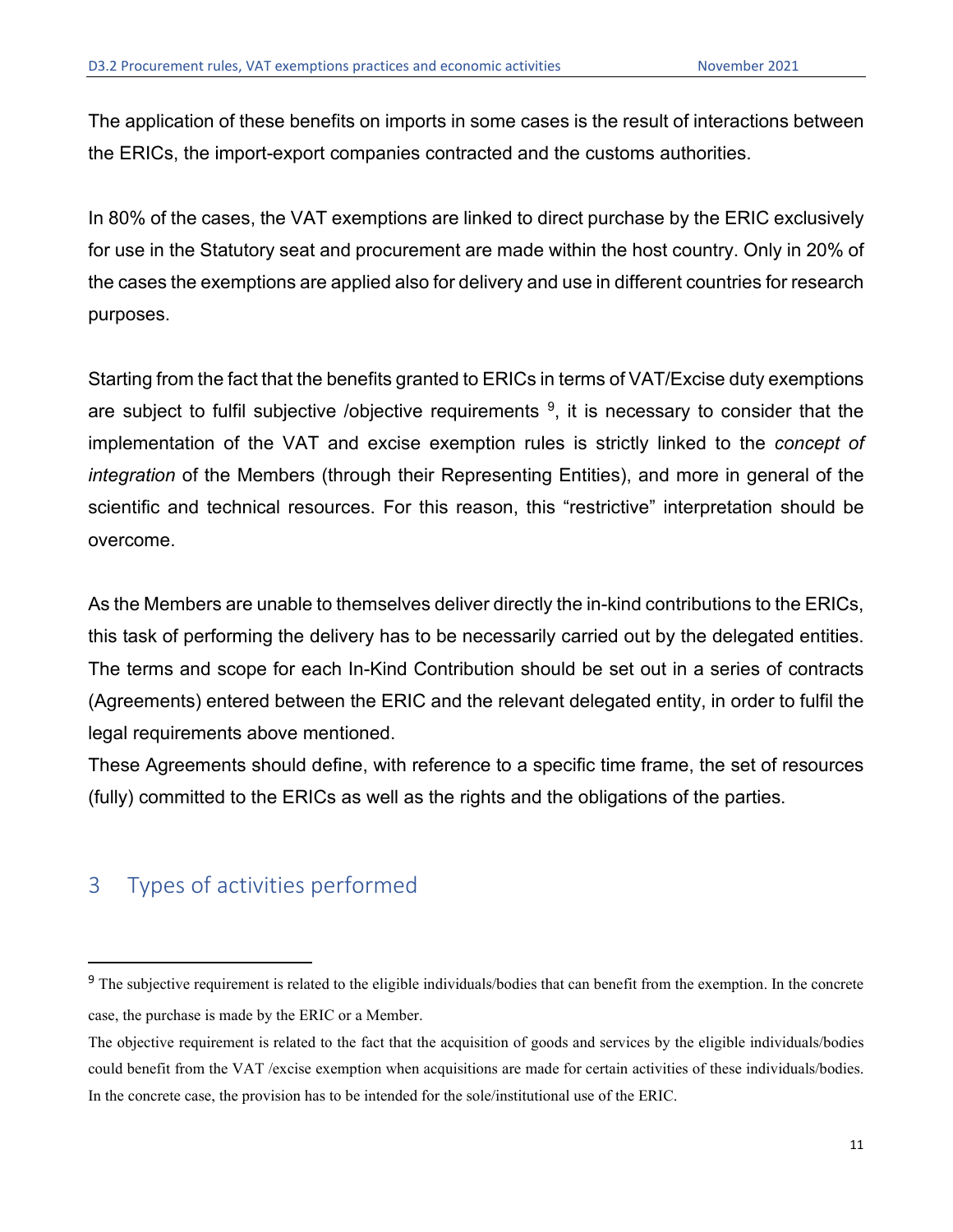Some questions of the surveys carried out were focused on collecting information referred to the commercial activities implemented by ERICs. Only in 17% of the cases, these activities are regularly carried out.

The low percentage could be justified by the following factors:

- the complexity in defining integrated commercial services to offer on the market;
- the recent implementation of the ERIC regulation, as tool to develop strategical long term collaboration at European level.
- the potential reluctance of some delegated entities in performing business joint based.

The implementation of the (limited) economic activities is an additional key to strengthen the cooperation between Member States in programming and implementing applied and commercial research related activities in a complementary manner, avoiding duplication of efforts as well as rationalizing the possible commercial use of these research infrastructures.

In order to fulfil the obligations arising from the fiscal laws, as well as to respect the provisions stated in the ERIC Regulation<sup>10</sup>, in all these cases the adoption of separate accounting has been implemented.

In 64% of the cases, ERICs planned their accounting system in order to manage this separation regardless of the implementation of their economic activities.

83% of the respondent ERICs are recognized by the national fiscal authorities of the hosting countries through the acquisition of the VAT number even if no commercial activities are performed.

The requests for the VAT number in most of the cases is consequently linked to the INTRASTAT obligations for no commercial entities. (INTRA 12 form), rather than the effective carrying out of commercial initiatives. In all probability, the high percentage of ERICs not performing commercial activities depends on the novelty of these organizations.

<span id="page-13-0"></span><sup>10</sup> Art.3 comma 3: an ERIC shall record the costs and revenues of its economic activities separately…(omissis)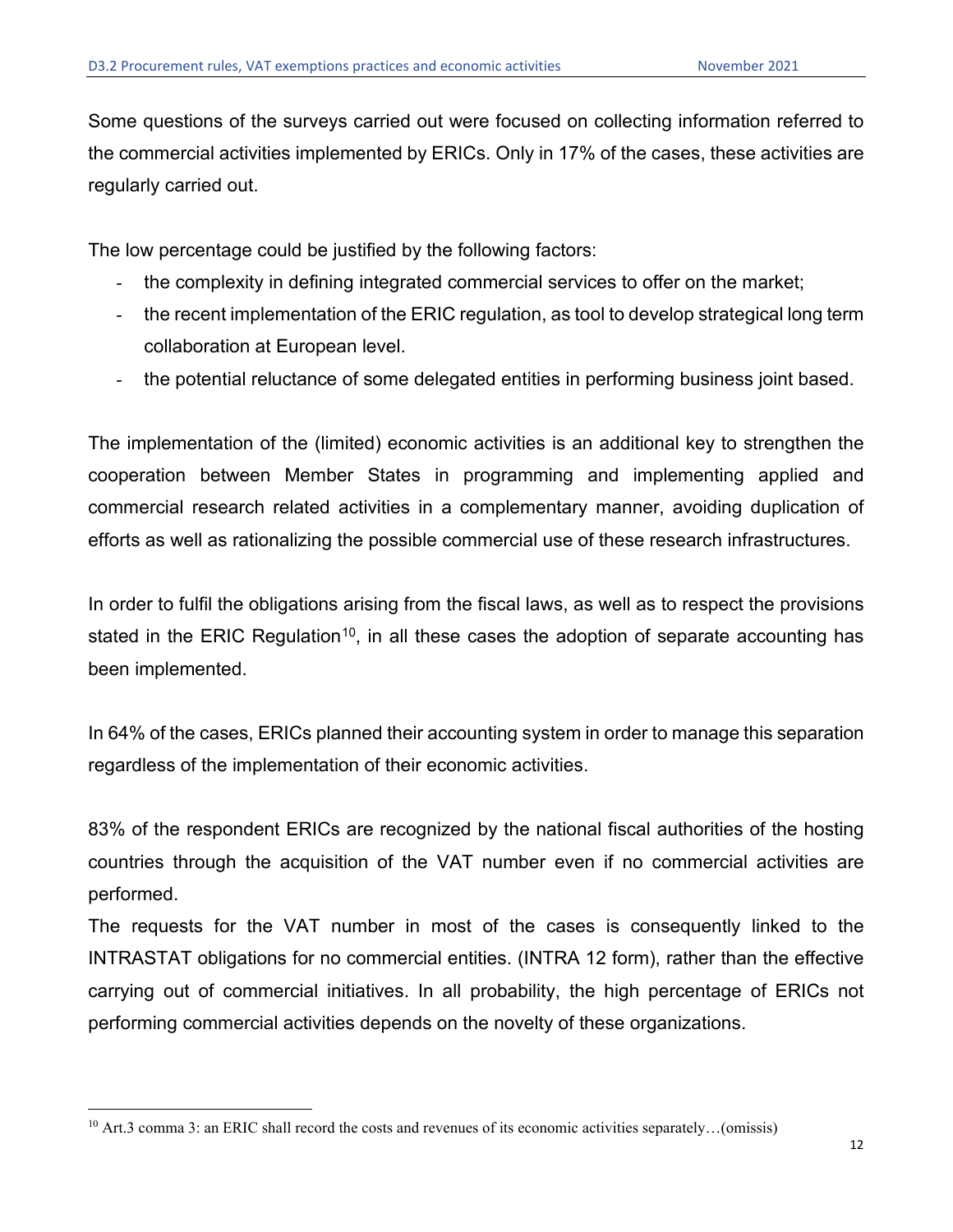Another reason for which the VAT number is acquired from the national tax authorities could be linked to the legal framework attributed to the ERICs. In some countries these organizations are assimilated to foundations or other not for profit organizations.

Only in one case, the ERIC is recognized by the national fiscal authority through 2 different identification codes. This means that the acquisition of the VAT number was done later than the acquisition of the TIN (tax identification number).

In none of the ERICs involved in these surveys additional VAT numbers for their hubs or nodes have been requested. This aspect confirms that the distributed research infrastructures are composed by facilities provided by the delegated entities, rather than by branches owned by the ERICs.

#### **1.1 Support provided by the Members / Observers**

#### **1.1.1 Establishment of the ERIC**

With reference to the financial model of the ERICs involved in the surveys, the establishment of the individual Statutory Seats have been supported by the Members through financial and in-kind contributions in 67% of the cases. In the remaining percentage the IKCs did not play any role, the contributions being purely financial.

As a general rule, all the members follow the same approach in terms of financial support. In many cases the amount of the resources transferred (annual fees) is calculated taking into consideration the GDP of the individual Member country. In only one case, the financial contributions are exclusively granted by the hosting member, while the other members support the ERICs initiatives through the provision of in-kind contributions.

Another particular case is the fact that there is a distinction between the contributions provided by the members and the ones provided by the observers. In the first case, the amount transferred by the observers correspond to a percentage of the resources transferred in relation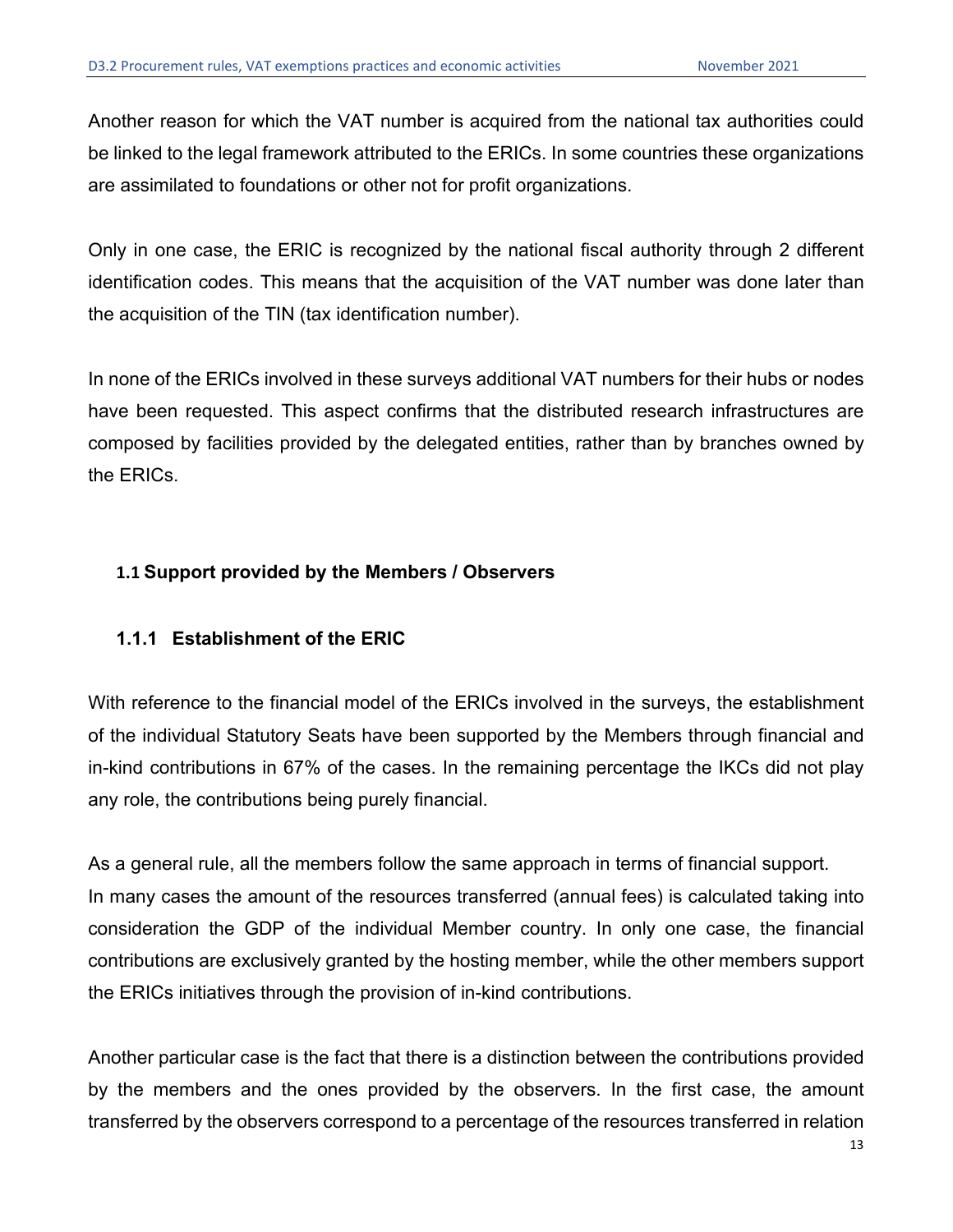to the (full) membership. This is the consequence of the fact that observers cannot vote in the General Assembly as well as that they are subject to specific conditions listed in the individual Statutes.

#### **2.3.2 Operation of the ERICs**

Moving to the operational phase of the ERICs, the funding schemes adopted can be detailed as follows:

In 33% of the cases, the Entities hosting the nodes are specifically funded by the Members in order to support the operation of the ERICs. In the remaining 67% of the cases, the ERICs operations are granted by the ordinary funds of the appointed entities.

In 33% of the cases, there's no formal arrangement between the Members and their appointed entities in order to provide the availability of the use of the facilities for the scopes of the ERICs.

#### 4 How to move forward

In order to overcome the existing limitations in the implementation of the VAT and Excise exemptions it is necessary to act in different directions. It is important to strengthen the collaboration between the ERICs by:

- sharing directly the best practices autonomously developed.(i.e. financial management of the IKCs);
- defining and implementing common practices (i.e content of the Agreements / definition of commercial procedures);
- defining formal and informal groups where issues of common potential interest are discussed.